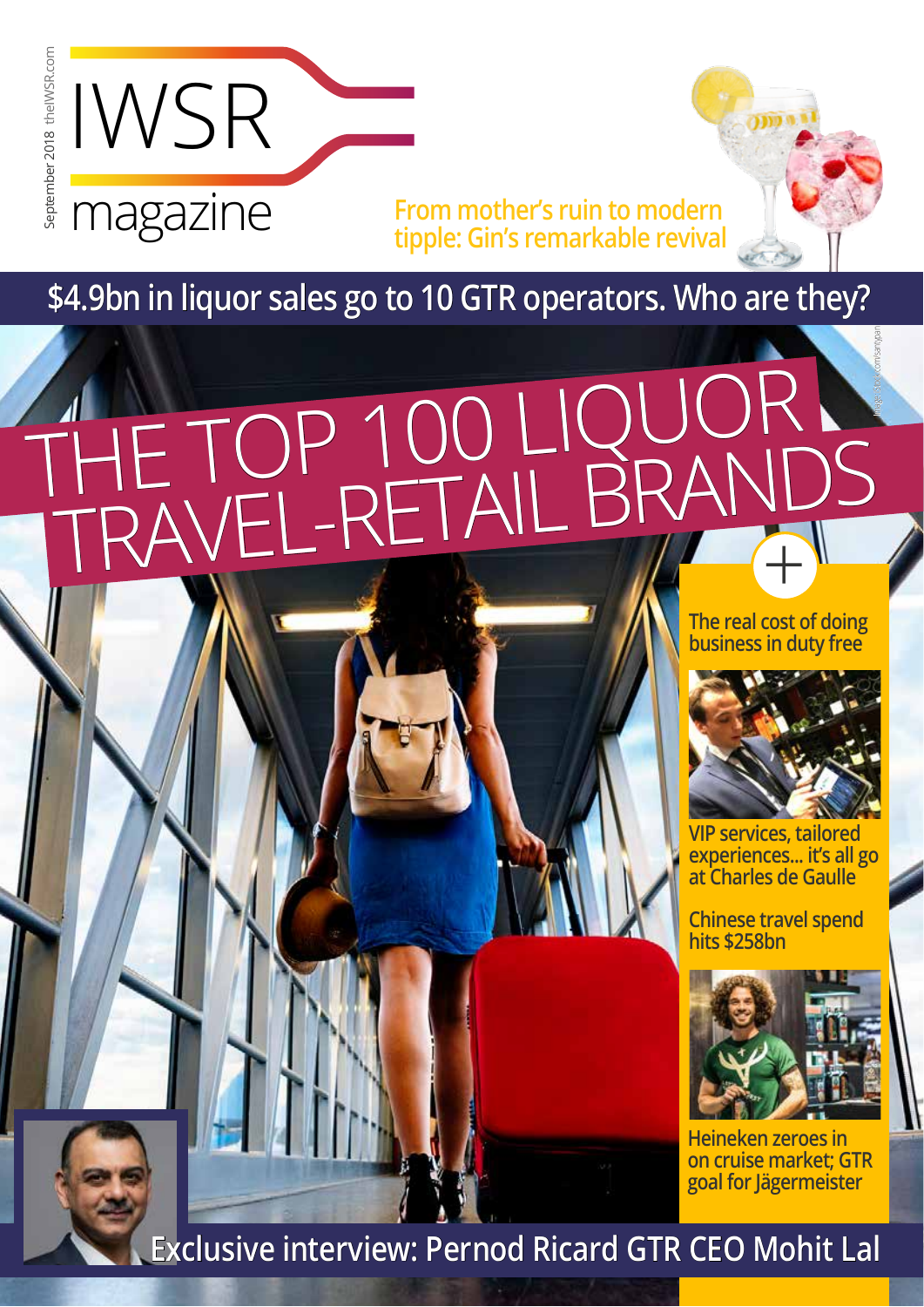### spirits **review**

the harvest to be a few days late as the heat slows the grapes down. "Lots of people think the harvest will be early", but in fact, says Bouchard, it has been so hot that "the ripening cycle slows down. The grapes try to conserve water to stay alive". The minimal difference between the daytime and night-time temperatures this summer (a key element in wine production) has led to slower ripening.

"It is true that Armagnac is probably the most craft spirit," says Bouchard, but he also acknowledges that the category is not always the most successful at taking advantage of this. "It is not easy to promote Armagnac globally," he says, largely because Armagnac's collective marketing budget is extremely small in comparison with its northern neighbour Cognac (which also had the early advantage of being produced nearer the sea and so could reach export markets more quickly and easily). "There is no big international brand, no big marketing," explains Bouchard. "Lots of trendy craft spirits today are supported by very good marketing **word of mouth and a redeveloped website** today are supported by very good marketing if you have a good network", through tastings

Armagnac is not a category that especially thrives on innovation. There is blanche d'Armagnac, unaged white Armagnac officially recognised in 2005. There is the gradual increase in cocktail serves using blanche and younger aged Armagnac, which can easily replace whisky or other dark spirits in existing cocktails. But this is a category (and a region) that is long on tradition and heritage, and artisan producers making and ageing their product much as their ancestors have done for centuries. The quintessence of craft.

and advertising." Whereas Armagnac relies on a large number of relatively small producers, working together under the aegis of the promotional bureau, the BNIA, to get the word out to connoisseurs around the world.

Denis Lesgorgues of Château de Laubade in the Bas-Armagnac (the most westerly of the three production areas), describes the spring of 2018 as "full of water", and notes that despite a dry July and August, the vines will still have been getting the water they need. Lesgorgues was "a bit worried about a risk of coulure [failure of the grape to develop after flowering] in June, but it didn't happen – overall the grape is healthy – not too much pressure of disease in the vineyard" and when we spoke to him in early August he was expecting to have a good harvest.

> Claire de Montesquiou of Domaine d'Espérance, near the northern limit of Bas-Armagnac, produces exclusively cask-strength Armagnac, marketing it through word of mouth and a recently redeveloped website. She describes meeting a Thai importer at a Fête de l'Armagnac last year in the small village of Labastide d'Armagnac, adding she recently shipped a consignment to Thailand as a result.

Jérôme Castledine of Château de Bordeneuve (slightly further north in the Bas-Armagnac) is even more positive. "The harvest should be bumper… It should be early too, if this sunshine carries on." And with new vines producing grapes for the first time, Bordeneuve expect to be distilling "for quite a bit longer this year. The root stock is very solid for such young vines. The growth is outstripping by far what we expected."

*It's been a long hot summer-Humphrey Serjeantson takes the temperature of Armagnac*

> Castledine of Bordeneuve also reports signing up a Thai distributor and is clearly optimistic about the potential of this market. "We're looking at fantastic potential for Thailand now," he says, with high-end cocktail bars in Bangkok as well as department stores soon to be stocking the brand, catering not just to highend tourists but also wealthy Thais. "The sort of market you wish the French still had rather than drinking whisky and rum," he notes wryly. Staying in Asia, Lesgorgues reports "very good results in smaller markets such as Vietnam, Malaysia, the Philippines, Australia". Australia notably is a "small but premium market" and has good potential. For Ithier Bouchard, "it's not a question of markets, but of people and partnerships. You need the right partner who will promote the product well. But even in markets where the base is small, he continues, "it is easy to improve

**The summer of** 2018 has been out of the ordinary in many parts of the world, and southwestern France is no exception. The Armagnac we drink today has been aged in oak for at least a year (and much of it for a lot longer), but what does this year's summer weather mean for future vintages?

The harvest last year was down by -20% to -30%, according to Ithier Bouchard of Domaine du Tariquet, also in the Bas-Armagnac and a producer better known (in the UK at least) for its still wine than its Armagnac. "This year should be normal production [volumes]," says Bouchard. Although unlike Castledine, Bouchard expects



## Armagnac's bumper harvest



**Some think the unusually warm summer in southwestern France will result in a bumper harvest** 

**Domaine d'Espérance is marketed through**